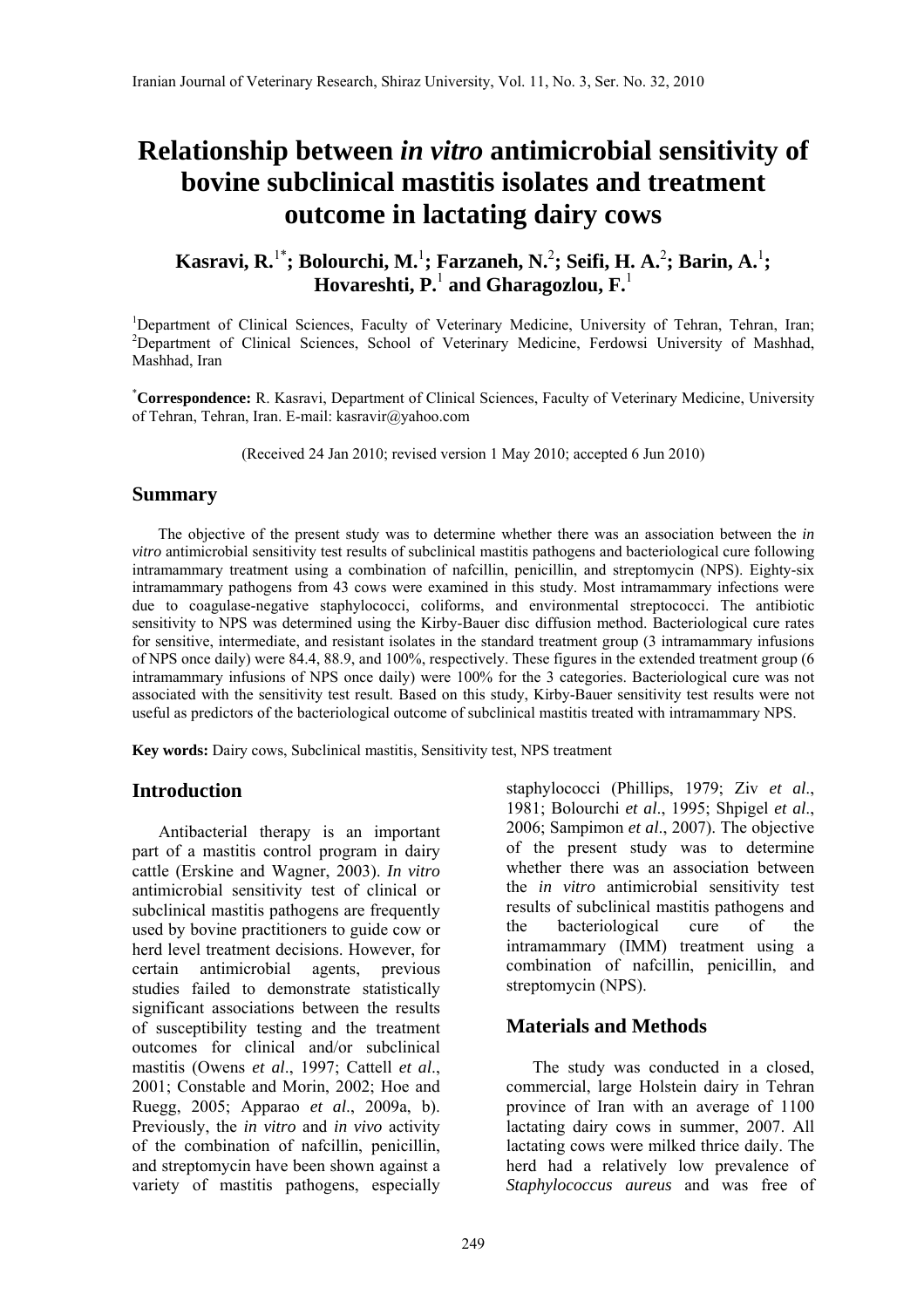*Streptococcus agalactiae* and *Mycoplasma bovis* intramammary infections (IMI) based on several individual and bulk tank milk cultures and serological study. Mastitis pathogens were obtained from a randomized controlled clinical trial which was primarily aimed to evaluate the efficacy of standard and extended NPS IMM therapy for the treatment of persistent subclinical mastitis in lactating dairy cows in various stages of lactation. Briefly, mammary quarter foremilk samples from cows with composite milk SCC≥150,000/mL (based on monthly recording data, Animal Breeding Center of Iran) were obtained for microbiological and somatic cell count (SCC) analyses on 2 occasions 7 days apart. Forty three dairy cows with 86 infected quarters were enrolled in the study based on composite milk SCC≥150,000/mL on the last test day record, positive California mastitis test (CMT) results at the time of first pretreatment sampling (scores 1, 2, and 3), quarter milk SCC≥200,000/mL and isolation of the same mastitis pathogen in the 2 samples obtained 7 days apart. CMT was used as a cow side screening test to prevent quarters with low scores from entering the experiment before knowing the SCC and culture results. All samples were collected immediately before routine milking. Sampling and microbiological procedures were conducted in accordance with the national mastitis council (NMC) standards (Oliver *et al*., 2004). Speciation of CNS, coliforms, streptococci and corynebacteria was made using biochemical tests specific for each organism as described by Quinn *et al*. (1994, 2002).

 The infected quarters of the cows enrolled in the study were treated by IMM infusion of a commercial preparation consisting of 100 mg of sodium nafcillin plus 180 mg of sodium penicillin, and 100 mg of dihydrostreptomycin sulphate (Nafpenzal MC; Intervet International, Boxmeer, The Netherlands) every 24 h for 3 consecutive days (standard regimen group: 20 infected cows, 43 IMI), or every 24 h for 6 consecutive days (extended regimen group: 23 infected cows, 43 IMI). A negative untreated control group was also included.

Mueller-Hinton medium (Merck,

Darmstadt, Germany) was used for the sensitivity testing of Gram-negative bacteria and staphylococci, and Mueller-Hinton medium with 5% defibrinated sheep blood was used for sensitivity testing of streptococci and corynebacteria. The mastitis isolates were evaluated for antimicrobial sensitivity via the Kirby-Bauer disc diffusion method. The procedure was performed in accordance with CLSI guidelines (Clinical Laboratory Standards Institute, 2008). Disks impregnated with 35 µg of nafcillin-penicillin-streptomycin combination were used to determine the susceptibility pattern (Nafpenzal disk, Oxoid, Basingstoke, Hampshire, England). The isolates were categorized as sensitive (inhibitory zone diameter >20 mm), intermediate (zone diameter 16-20 mm) or resistant (zone diameter <16 mm) according to the manufacturer's recommendation.

 Mammary quarter foremilk samples were collected 14 and 28 days after the last treatment for microbiological culture. Bacteriological cures were defined as infections that were negative for the presence of previously identified bacteria at both 14 and 28 days after the last treatment. The relationship between the results of the *in vitro* sensitivity test and bacteriological cure was examined using Mantel-Haenszel Chisquare statistics with the PROC FREQ statement of SAS (2001). Values of P<0.05 were considered significant.

# **Results**

 Most IMI were due to coagulasenegative staphylococci [CNS] (58.14%: 50/86), coliforms (15.11%: 13/86), and environmental streptococci (11.63%: 10/86). The distribution of pathogens causing subclinical IMI across the treatment groups is presented in Table 1. The overall bacteriological cure rate for all IMI was 86.04% (37/43) and 100% (43/43) for the standard and the extended treatment groups, respectively. A spontaneous cure rate of 20% was achieved in the negative untreated control group. The results of the *in vitro* antimicrobial sensitivity testing for different pathogen groups are presented in Table 2. The bacteriological cure rates for sensitive, intermediate and resistant isolates in the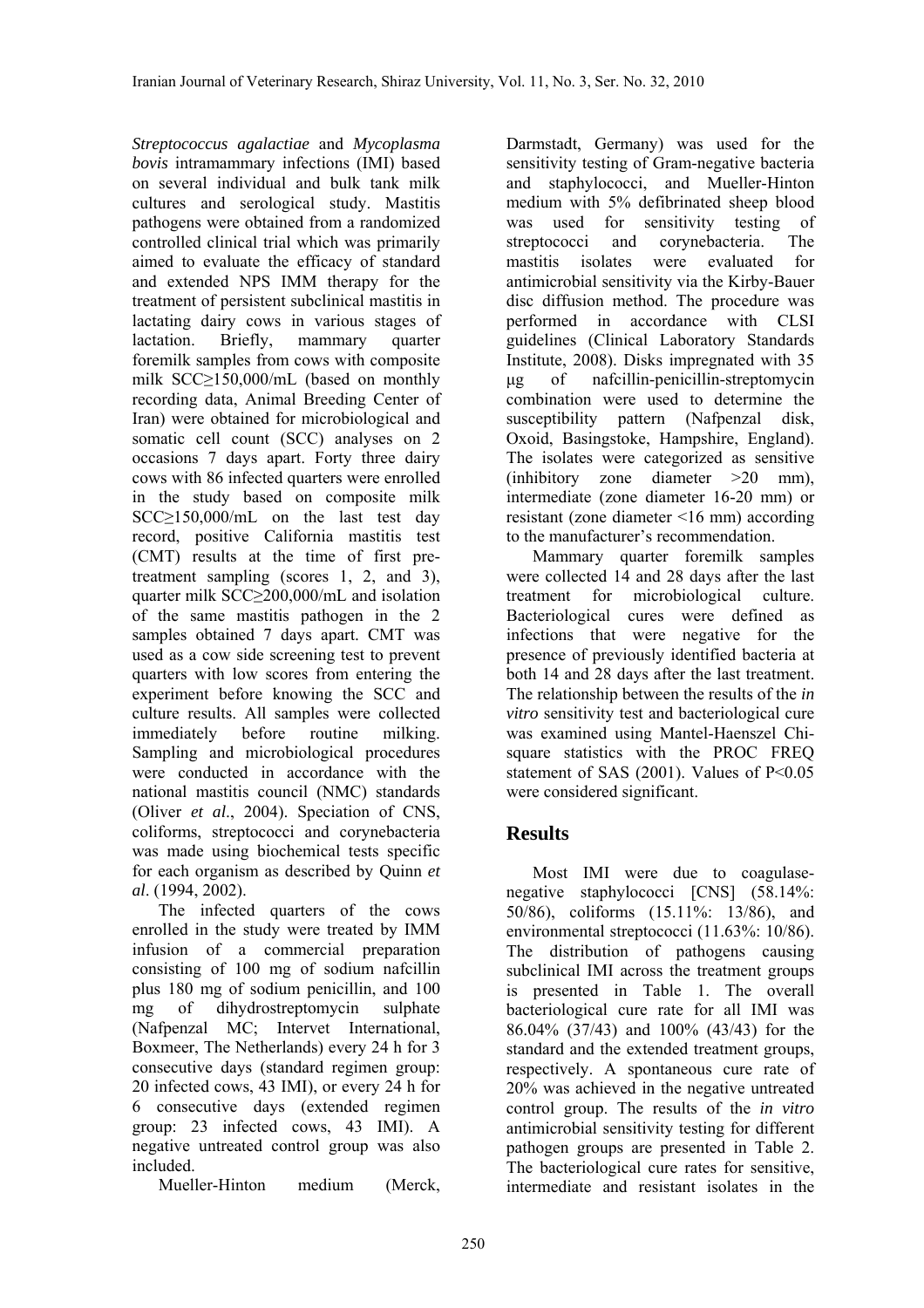standard treatment group were 84.4, 88.9, and 100%, respectively. These figures in the extended treatment group were 100% for all susceptibility categories. Treatment outcomes were not associated with the sensitivity test results in the standard group  $(X^2 = 0.41; P-value = 0.52)$  (Table 3).

**Table 1: Distribution of pathogens causing subclinical intramammary infections across the treatment groups** 

| Pathogen                  | Treatment groups |          | Total |
|---------------------------|------------------|----------|-------|
|                           | Standard         | Extended |       |
| CNS <sup>a</sup>          | 21               | 29       | 50    |
| $C.$ bovis <sup>b</sup>   |                  |          |       |
| Environmental             |                  | っ        | 10    |
| streptococci <sup>c</sup> |                  |          |       |
| Coliforms <sup>d</sup>    |                  |          | 13    |
| S. aureus <sup>e</sup>    | 2                | 2        |       |
| Others                    |                  | っ        | 3     |
| Total                     |                  | 43       |       |

a CNS: Coagulase-negative staphylococci (*S. hyicus*, *S. auricularis*, *S. kloosi*, *S. hominis*, *S. muscae*, *S. carmosus*, *S. saprophyticus*, *S. epidermidis*, *S. milleri*, *S. caseolyticus*, and *S. sciuri*). <sup>b</sup> *C. bovis*: *Corynebacterium bovis*. c *Streptococcus dysgalactiae* (predominant spp.) and *Streptococcus equinus*. <sup>d</sup> *E. coli* (predominant spp.), *Enterobacter aerogenes*, and *Klebsiella pneumoniae*. <sup>e</sup> *S. aureus*: *Staphylococcus aureus*

### **Discussion**

 The objective of the present study was to determine whether there was an association between the *in vitro* antimicrobial sensitivity test results of subclinical mastitis pathogens and the bacteriological outcome of the IMM treatment using NPS.

 In the study reported here, most IMI were due to CNS with an overall 78% *in vitro* sensitivity to NPS. It is numerically lower than that recently reported by Sampimon *et al*. (2007). The reason for this difference may lie in the low frequency of *S. chromogenes*, *S. xylosus*, and *S. simulans* in our study in contrast to the above mentioned study (Table 1).

 In the present study, treatment outcomes were not associated with the sensitivity test results in the standard group. Most previous studies on clinical and/or subclinical mastitis failed to demonstrate statistically significant associations between the results of susceptibility testing and treatment outcomes for IMM pirlimycin (Cattell *et al*., 2001; Hoe and Ruegg, 2005; Apparao *et al*., 2009a), IMM penicillin-novobiocin (Owens *et al*., 1997), IMM cephapirin (Apparao *et al*., 2009a), and systemic oxytetracycline or systemic oxytetracycline plus IMM cephapirin (Constable and Morin, 2002). However, with ≤43 infected quarters per group, the power of the present study to detect significant differences between the treatment outcomes and the results of sensitivity testing was limited. Failure to achieve a statistical power of 80% (β or type II error  $= 0.20$ ) has also been a limitation in the majority of the abovementioned studies.

| Table 2: Qualitative results of the <i>in vitro</i> antibiotic susceptibility testing for different pathogen groups |  |  |  |
|---------------------------------------------------------------------------------------------------------------------|--|--|--|
|                                                                                                                     |  |  |  |

| Pathogen                   | Proportion of isolates in different susceptibility categories |                 |                |
|----------------------------|---------------------------------------------------------------|-----------------|----------------|
|                            | Sensitive                                                     | Intermediate    | Resistant      |
| <b>CNS</b>                 | 78% (39/50)                                                   | $16\% (8/50)$   | $6\%$ (3/50)   |
| C. bovis                   | $83.3\%$ (5/6)                                                | $0\% (0/6)$     | $16.7\%$ (1/6) |
| Environmental streptococci | $50\% (5/10)$                                                 | $40\% (4/10)$   | $10\% (1/10)$  |
| Coliforms                  | $76.9\% (10/13)$                                              | $15.4\% (2/13)$ | $7.7\%$ (1/13) |
| S. aureus                  | $100\%$ (4/4)                                                 | $0\% (0/4)$     | $0\% (0/4)$    |
| Others                     | $100\% (3/3)$                                                 | $0\% (0/3)$     | $0\% (0/3)$    |

| Table 3: Bacteriological outcomes with the results of antibiotic susceptibility testing |  |
|-----------------------------------------------------------------------------------------|--|
|-----------------------------------------------------------------------------------------|--|

| NPS treatment group | Susceptibility category | Cure          | Failure         | P-value (one-sided) |
|---------------------|-------------------------|---------------|-----------------|---------------------|
| Standard            | Sensitive               | 84.4% (27/32) | $15.6\% (5/32)$ |                     |
|                     | Intermediate            | 88.9% (8/9)   | $11.1\%$ (1/9)  | 0.52                |
|                     | Resistant               | $100\% (2/2)$ |                 |                     |
| Extended            | Sensitive               | 100% (34/34)  | $\theta$        |                     |
|                     | Intermediate            | $100\% (5/5)$ |                 |                     |
|                     | Resistant               | $100\% (4/4)$ |                 |                     |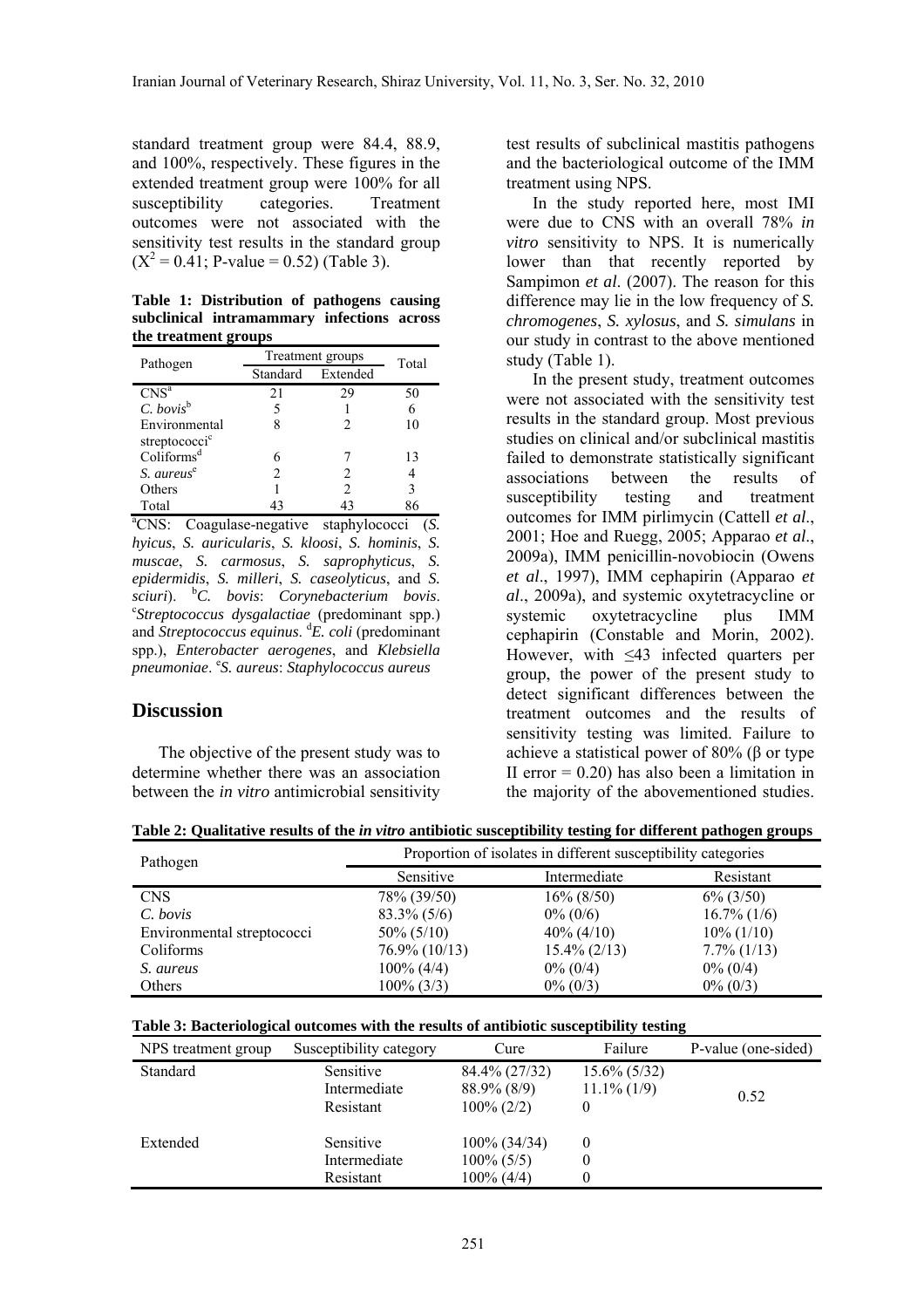Contrary to the results of the study reported here, some studies have demonstrated a significant positive association between the antimicrobial susceptibility testing and the treatment outcomes for mild Gram-positive clinical mastitis treated with IMM cephapirin (Constable and Morin, 2002), and coliform mastitis treated with systemic trimethoprim-sulfonamide with or without non-steroidal anti-inflammatory agents (Shpigel *et al*., 1998). An apparent (not statistically proven) association between the results of antimicrobial susceptibility tests and therapeutic outcomes were also found for short-term *Staphylococcus aureus*, CNS, and streptococcal mastitis treated with IMM penicillin-novobiocin (Owens *et al*., 1997), as well as for environmental streptococcal mastitis treated with IMM pirlimycin (Cattell *et al*., 2001). The *in vitro* sensitivity but *in vivo* resistance in the present study could be attributed to several factors: (1) lack of *in vitro* susceptibility breakpoint data specific for mastitis in cows. With the exception of pirlimycin, ceftiofur, and penicillin-novobiocin, most breakpoints used to categorize mastitis pathogens as sensitive or resistant are derived from data on human pathogens and on the pharmacokinetics of drugs in human serum (Constable and Morin, 2003; Apparao *et al*., 2009a). Therefore, inhibitory zone diameters in the Kirby-Bauer test have not been related to antibiotic concentrations achieved in the bovine mammary tissue for most antibiotics (Constable and Morin, 2003). However, several previous studies have failed to detect an association between the results of susceptibility testing and the treatment outcome regarding the use of pirlimycin for which validated breakpoints for bovine mastitis are available (Cattell *et al*., 2001; Hoe and Ruegg, 2005; Apparao *et al*., 2009a), (2) milk components in the udder (casein, calcium, lipids, and indigenous antibacterial agents) can potentially decrease the activity of many antibiotics (Fang and Pyörälä, 1996), (3) pharmacodynamic data regarding the IMM administration of antibiotics in mastitic cows are limited (Constable and Morin, 2003), (4) antibiotics can have a detrimental effect on mammary defense mechanisms (Constable and Morin, 2003), (5) Milking frequency (3 versus 2)

may influence the concentration of antibiotics at the site of infection in the mammary tissue, and (6) mastitis pathogens in test media multiply rapidly and are sensitive to antibiotics, whereas these pathogens may have reduced multiplication rates in mastitic milk (Fang and Pyörälä, 1996).

 It is stated that the reason for the *in vitro* resistance but apparent *in vivo* susceptibility is most likely related to the role of the cow immune system in self-curing IMI caused by several mastitis pathogens, particularly CNS (Apparao *et al*., 2009a). However, this could not be the case in our study as in contrast to the results of the study conducted by Apparao *et al*. (2009a), we found a significantly higher bacteriological cure rate in the treated groups compared with the controls (unpublished data). Additionally, a much lower spontaneous cure rate was found in our study (20%) versus the abovementioned study (66%). The lack of validation of the *in vitro* test relative to the concentration and time above MIC of the antibiotic at the actual site of infection in the mammary tissue is another reason for the *in vitro* resistance but *in vivo* susceptibility (Constable and Morin, 2003). Some researchers believe that for decision making in mastitis therapy, it is more informative for practitioners to know the causative pathogen rather than having the results of the susceptibility test. Interestingly, some researchers suggest that the results of susceptibility testing could be useful as a tool to understand the herd mastitis outbreaks caused by environmental pathogens; since similar sensitivity patterns among isolates could be interpreted as single strain predominance in these situations (Cattell *et al*., 2001). Furthermore, susceptibility testing can be useful for developing a "herd profile" of contagious mastitis pathogens to guide future treatment decisions (Hinckley *et al*., 1985).

 Results of the present study indicate that Kirby-Bauer antimicrobial sensitivity testing does not predict bacteriological outcome in cows with persistent subclinical mastitis treated with NPS. Further research is needed to elucidate the role, if any, that antibiotic sensitivity testing should play in the treatment of clinical and/or subclinical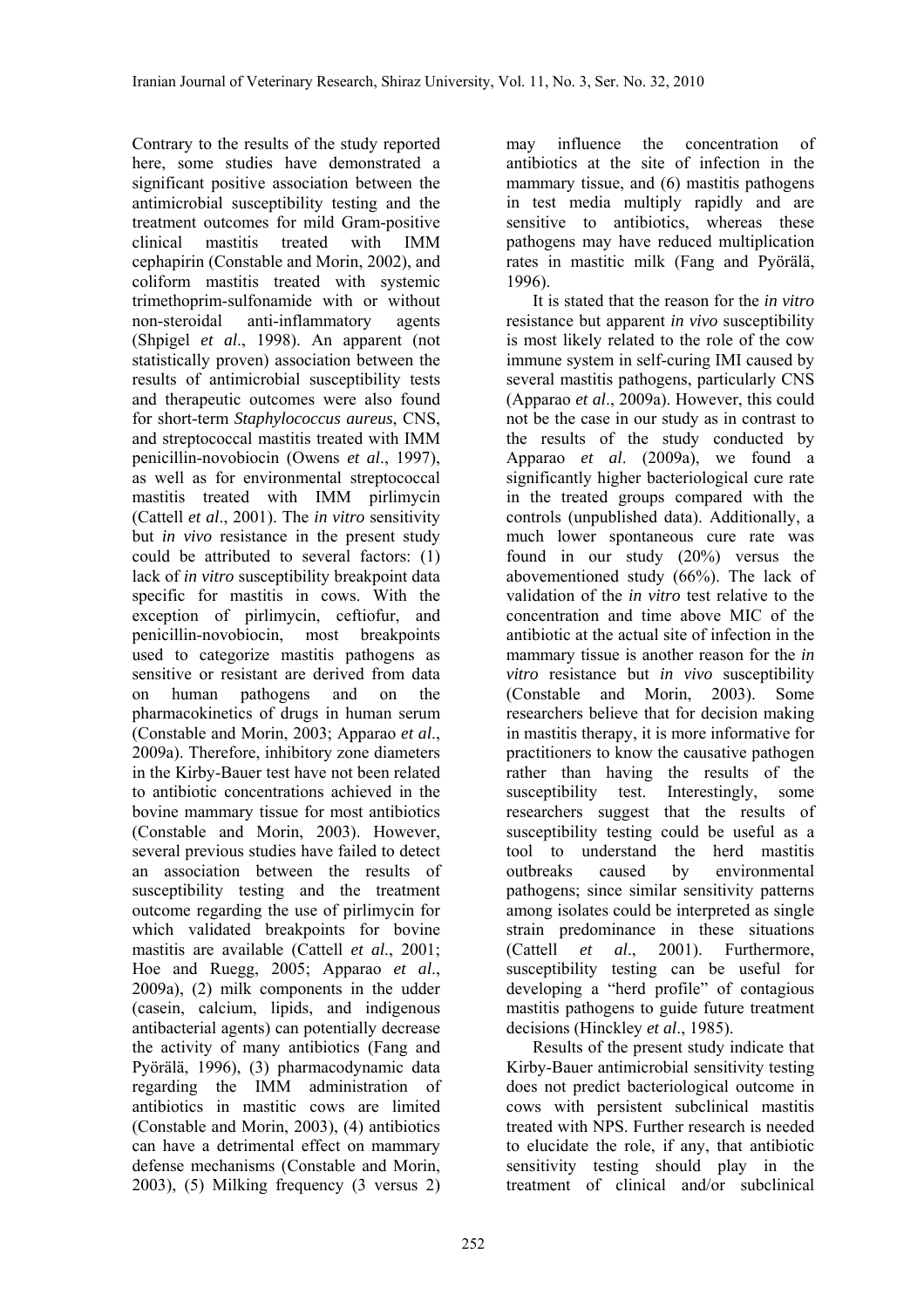mastitis in dairy cows.

## **Acknowledgements**

 This investigation was funded by the Research Deputy of the University of Tehran (Project No.:7508036/6/3). The authors express their appreciation to Chaltasian Dairy Company (for the kind provision of Nafpenzal MC), Dr. F. Moosakhani (for the kind provision of Nafpenzal disks), Mr. Sattari, Mr. Sh. Saffari, Mr. Dehghan, and Mrs. Sh. Noursalehi for their kind support and assistance.

## **References**

- Apparao, MD; Oliveira, L and Ruegg, PL (2009a). Relationship between results of *in vitro* susceptibility tests and outcomes following treatment with pirlimycin hydrochloride in cows with subclinical mastitis associated with Gram-positive pathogens. J. Am. Vet. Med. Assoc., 234: 1437-1446.
- Apparao, MD; Ruegg, PL; Lago, A; Godden, S; Bey, R and Leslie, K (2009b). Relationship between *in vitro* susceptibility test results and treatment outcomes for Gram-positive mastitis pathogens following treatment with cephapirin sodium. J. Dairy Sci., 92: 2589- 2597.
- Bolourchi, M; Hovareshti, P and Tabatabayi, AH (1995). Comparison of the effects of local and systemic dry cow therapy for staphylococcal mastitis control. Prev. Vet. Med., 25: 63-67.
- Cattell, MB; Dinsmore, RP; Belschner, AP; Carmen, J and Goodell, G (2001). Environmental Gram-positive mastitis treatment: *in vitro* sensitivity and bacteriologic cure. J. Dairy Sci., 84: 2036- 2043.
- Clinical Laboratory Standards Institute (2008). Performance standards for antimicrobial disk and dilution susceptibility tests for bacteria isolated from animals. Approved standard, 3rd Edn. CLSI document M31-A3. Clinical Laboratory Standards Institute, Wayne, PA, USA. PP: 13-23.
- Constable, PD and Morin, DE (2002). Use of antimicrobial susceptibility testing of bacterial pathogens isolated from the milk of dairy cows with clinical mastitis to predict response to treatment with cephapirin and oxytetracycline. J. Am. Vet. Med. Assoc.,

221: 103-108.

- Constable, PD and Morin, DE (2003). Treatment of clinical mastitis using antimicrobial susceptibility profiles for treatment decisions. Vet. Clin. North Am.: Food Anim. Pract., 19: 139-155.
- Erskine, RJ and Wagner, S (2003). Mastitis therapy and pharmacology. Vet. Clin. North Am.: Food Anim. Pract., 19: 109-138.
- Fang, W and Pyörälä, S (1996). Mastitis-causing *Escherichia coli*: serum sensitivity and susceptibility to selected antibacterials in milk. J. Dairy Sci., 79: 76-82.
- Hinckley, LS; Benson, RH; Post, JE and Decloux, JC (1985). Antibiotic susceptibility profiles for mastitis treatment. J. Am. Vet. Med. Assoc., 187: 709-711.
- Hoe, FG and Ruegg, PL (2005). Relationship between antimicrobial susceptibility of clinical mastitis pathogens and treatment outcome in cows. J. Am. Vet. Med. Assoc., 227: 1461-1468.
- Oliver, SP; González, RN; Hogan, JS; Jayarao, BM and Owens, WE (2004). *Microbiological procedures for the diagnosis of bovine udder infection and determination of milk quality*. 4th Edn., National Mastitis Council Inc., Verona, WI, USA. PP: 1-30.
- Owens, WE; Ray, CH; Watts, JL and Yancey, RJ (1997). Comparison of success of antibiotic therapy during lactation and results of antimicrobial susceptibility tests for bovine mastitis. J. Dairy Sci., 80: 313-317.
- Phillips, JM (1979). The combination of nafcillin with penicillin and dihydrostreptomycin: subclinical trials in infected bovine quarters. Vet. Rec., 104: 371.
- Quinn, PJ; Carter, ME; Markey, BK and Carter, GR (1994). *Clinical veterinary microbiology*. 1st Edn., St. Louis, MO., USA, Mosby. PP: 118-143, 209-225.
- Quinn, PJ; Carter, ME; Markey, BK; Donnely, WJ and Leonard, FC (2002). *Veterinary microbiology and microbial disease*. 1st Edn., San Francisco, CA., USA, Wiley and Blackwell. PP: 43-55, 106-113.
- Sampimon, OC; Vernooij, JC; Mevius, DJ and Sol, J (2007). Sensitivity to various antibiotics of coagulase-negative staphylococci isolated from samples of milk from Dutch dairy cattle. Tijdschr. Diergeneeskd., 132: 200-204.
- SAS (2001). *Statistical Analysis System: a User's Guide*. Version 8.2, SAS Institute Inc., Cary, NC, USA.
- Shpigel, NY; Kass, PH and Saran, A (2006). A comparative randomized field trial on intramammary and intramuscular dry cow antibiotic treatment of subclinical